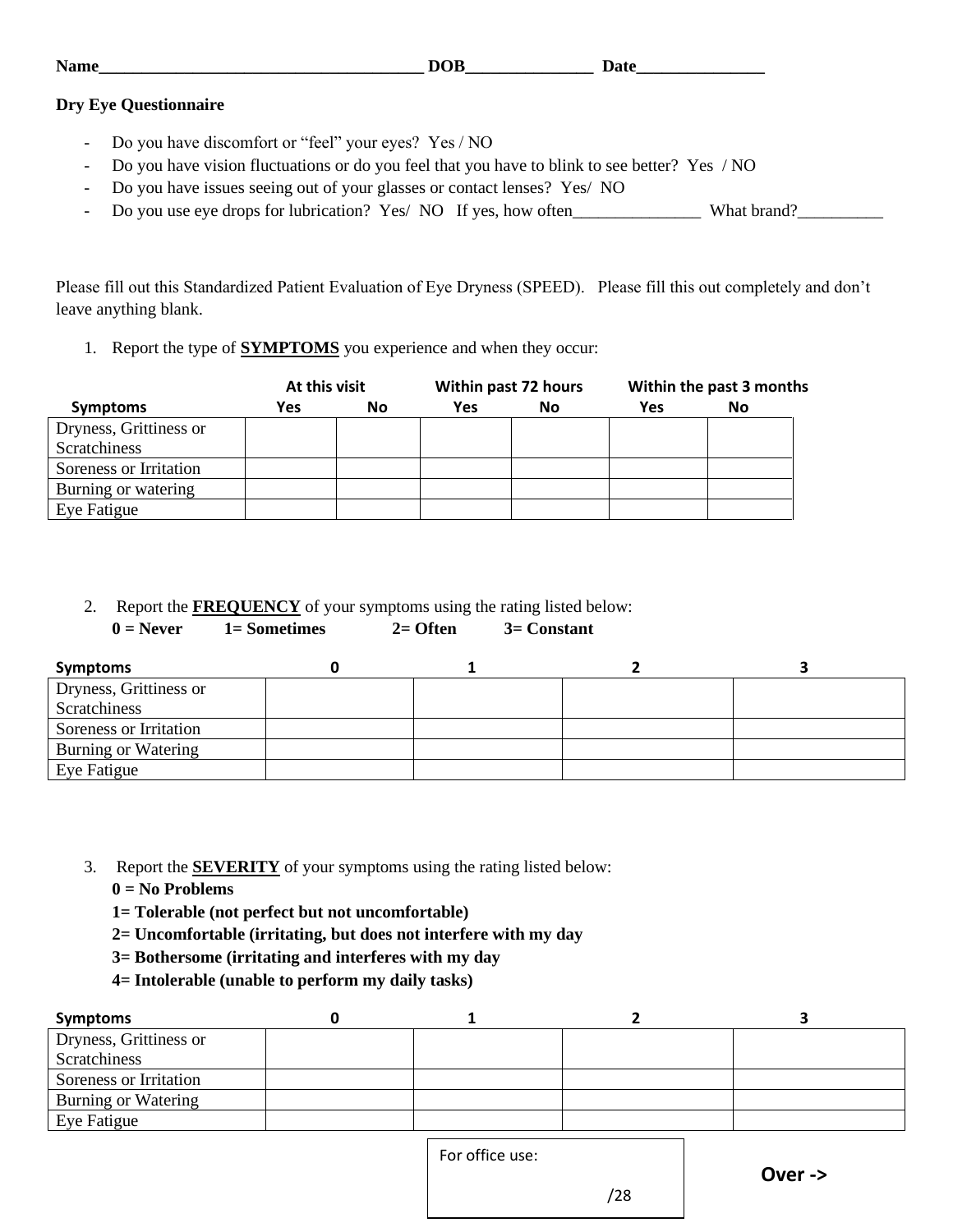Please list all **products and treatments** you have tried in the past. Circle what you are currently using and indicate the frequency.

# **Tell me about your day:**

| How do your eyes feel when the alarm goes off in the <b>morning</b> ? Circle all that apply              |                                              |                                                                                   |               |                                                                                                                                                                                                                                |  |
|----------------------------------------------------------------------------------------------------------|----------------------------------------------|-----------------------------------------------------------------------------------|---------------|--------------------------------------------------------------------------------------------------------------------------------------------------------------------------------------------------------------------------------|--|
| Fine                                                                                                     | Sticky/watery                                | Uncomfortable/dry                                                                 | Extremely dry | Other Manual Communication of the Communication of the Communication of the Communication of the Communication of the Communication of the Communication of the Communication of the Communication of the Communication of the |  |
|                                                                                                          |                                              |                                                                                   |               |                                                                                                                                                                                                                                |  |
|                                                                                                          |                                              | How do they feel midday? Circle all that apply                                    |               |                                                                                                                                                                                                                                |  |
| Fine                                                                                                     | Sticky/watery                                | Uncomfortable/dry                                                                 | Extremely dry | Other                                                                                                                                                                                                                          |  |
|                                                                                                          |                                              |                                                                                   |               |                                                                                                                                                                                                                                |  |
|                                                                                                          |                                              | How do they feel at <b>night</b> ? Circle all that apply                          |               |                                                                                                                                                                                                                                |  |
| Fine                                                                                                     | Sticky/watery                                | Uncomfortable/dry                                                                 | Extremely dry | Other and the contract of the contract of the contract of the contract of the contract of the contract of the contract of the contract of the contract of the contract of the contract of the contract of the contract of the  |  |
|                                                                                                          |                                              |                                                                                   |               |                                                                                                                                                                                                                                |  |
|                                                                                                          |                                              | How do you spend your day? Circle all that apply                                  |               |                                                                                                                                                                                                                                |  |
| Outside most of the day Driving<br>Indoors most of the day<br>Computer/Tablet/phone Other________        |                                              |                                                                                   |               |                                                                                                                                                                                                                                |  |
|                                                                                                          |                                              |                                                                                   |               |                                                                                                                                                                                                                                |  |
|                                                                                                          |                                              | What's your occupation? How many hours a day do spend on a computer/tablet/phone? |               |                                                                                                                                                                                                                                |  |
|                                                                                                          |                                              |                                                                                   |               |                                                                                                                                                                                                                                |  |
| Do you frequently work over 40 hours/ week? YES/ NO If yes, how many hours a week do you typically work? |                                              |                                                                                   |               |                                                                                                                                                                                                                                |  |
| Do you wear contact lenses? YES/ NO If yes, do you experience contact lens discomfort? YES/ NO           |                                              |                                                                                   |               |                                                                                                                                                                                                                                |  |
|                                                                                                          |                                              |                                                                                   |               |                                                                                                                                                                                                                                |  |
|                                                                                                          | Please circle any dry eye symptoms you have: |                                                                                   |               |                                                                                                                                                                                                                                |  |

| Dryness or Grittiness        | <b>Burning</b>         | Stringy mucous     |
|------------------------------|------------------------|--------------------|
| Fluctuating or blurry vision | Light sensitivity      | Scratching feeling |
| Must blink to see better     | Watering or tearing    | None               |
| Redness                      | Tired eyes             | Other:             |
| <b>Itchiness</b>             | Foreign body sensation |                    |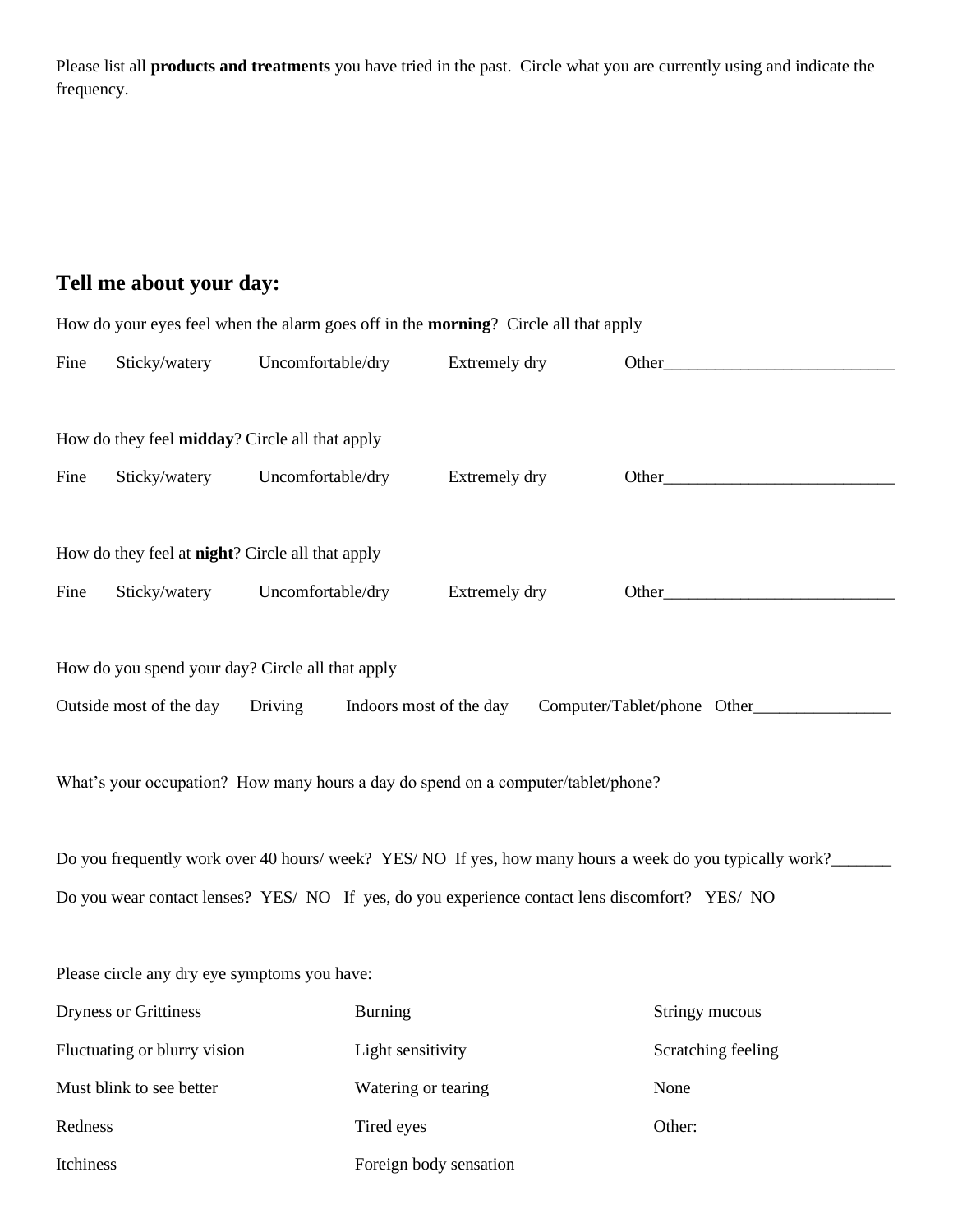# **Health history**

Certain medication and medical conditions can affect your tear film.

#### **What medical conditions do you have? Circle all that apply**

| Arthritis                  | Eczema        | Rheumatoid arthritis   |
|----------------------------|---------------|------------------------|
| Autoimmune disease         | Fibromyalgia  | Rosacea                |
| Allergies/Hypersensitivity | <b>Herpes</b> | Sarcoidosis            |
| <b>Bells Palsy</b>         | Hypertension  | Sjogrens               |
| Chemo/Radiation            | Hyperthyroid  | Sleep apnea/ uses CPAP |
| <b>Diabetes</b>            | Hypotheyroid  | <b>NONE</b>            |
| Dermatitis                 | Lupus         |                        |

### **Do you take any of the following medication? Circle all that apply**

| Diuretic                         | Botox injections             | Fish oil     |
|----------------------------------|------------------------------|--------------|
| Antihistamine                    | Antidepressant / Antianxiety | Flaxseed oil |
| Decongestant                     | Hormone replacement          |              |
| Accutane (or have taken in past) | Oral contraceptives          |              |

**Do you experience unexplained joint pain?** YES/ NO **Do you have dry mouth?** YES/ NO

### **Nutrition and Lifestyle**

The next section is going to ask you a lot of very specific questions. The reason for these questions is to understand you a little better so we can make our treatment plan individualized for you to achieve the best outcome. There are 5 pillars of health (nutrition, exercise, meditation, sleep, and hydration). We need to understand how strong your pillars are and possibly work to make them stronger.

**How much water do you consume a day?\_\_\_\_\_\_\_\_\_\_\_ What type of water do you drink? Circle all that apply** Bottle City Well Distilled RO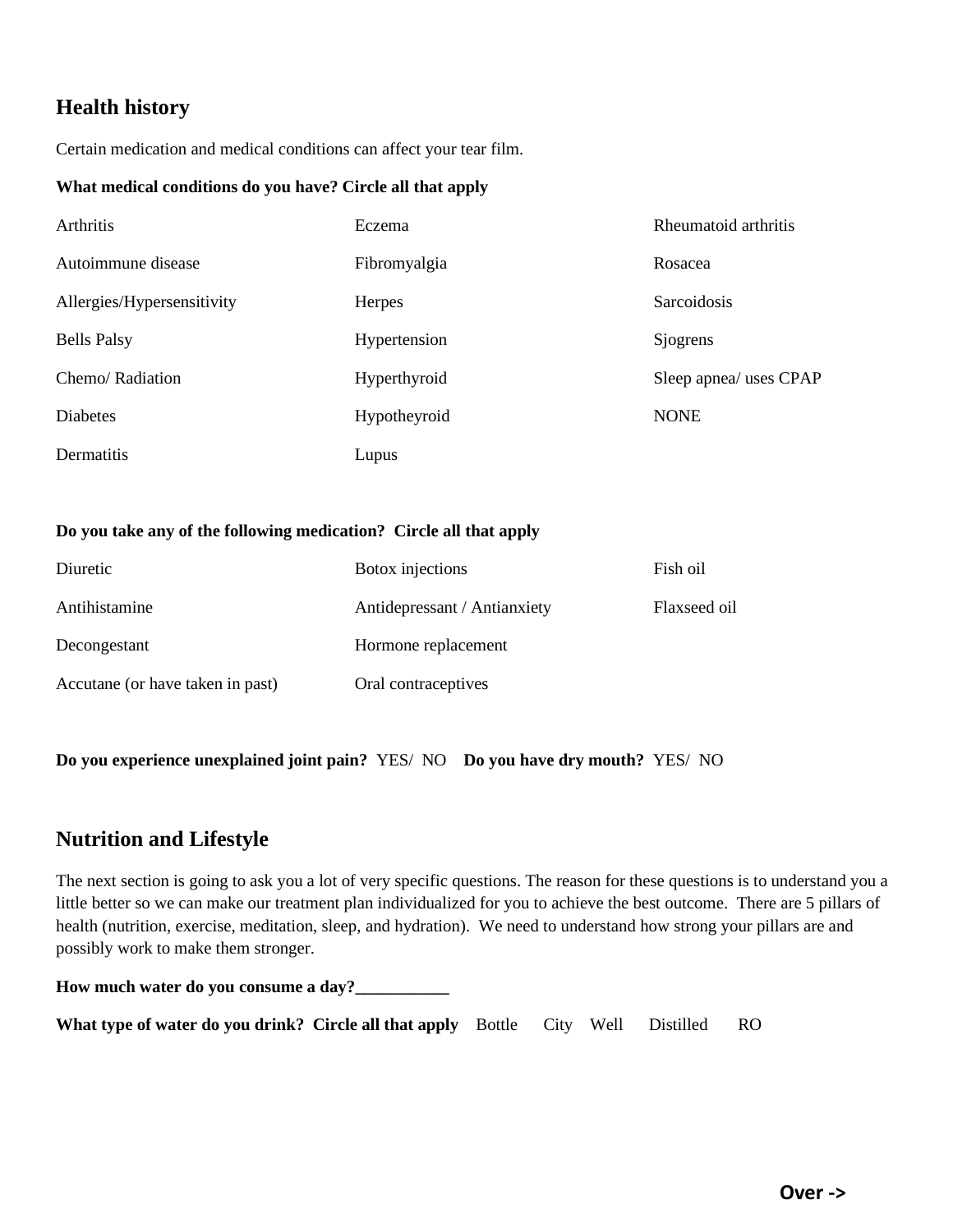#### **Fill in the number that applies: 0 or leave blank = do not consume or use 1= Consume or use 2-3 times a month**

|                       | $2=$ consume or use weekly | $3 =$ consume or use daily |
|-----------------------|----------------------------|----------------------------|
| Alcohol               | $\equiv$ cigars/pipes      | Margarine                  |
| Artificial sweeteners | Coffee                     | Milk products              |
| Candy or sweets       | Fast food                  | Non herbal tea             |
| Chewing tobacco       | Fried food                 | Refined flour/baked goods  |
| Cigarettes            | Luncheon meats/hotdogs     | Refined sugar              |

#### **Fill in the number that applies: 0 or leave blank = do not consume or use 1= Consume less than daily**

|                   | $2=$ consume daily | $3 =$ consume several times a day                |
|-------------------|--------------------|--------------------------------------------------|
| Fruit             |                    | - Fish (what type and is it fresh caught or farm |
| ____ Vegetables   |                    | raised?)                                         |
| Vitamins/minerals |                    | Probiotics/fermented foods                       |
|                   |                    |                                                  |

**Do you follow a specific diet?** YES/ NO If yes, please specify\_\_\_\_\_\_\_\_\_\_\_\_\_\_\_\_\_\_\_\_\_\_\_\_\_\_

**If needed, are you willing to modify your diet to reduce inflammation and improve health**? YES/ NO / Maybe

**Do you tend to buy organic produce/meat/eggs?** YES/ NO / When I can

**Do you tend to avoid GMO's?** YES / NO / Unsure

**Packaged food usually contain seed oils (corn, canoloa, cottonseed, soy, sunflower, grapeseed) which are very proinflammatory. Will you be willing to look out for these when you purchase food?** YES /NO

**Where do you get your food?** Circle all that apply: Supermarket Farmers Market Local meat/ buy a cow

Grow my own Online

**What supplements do you take (include brand if you know it)?** 

**How many times a week do you meditate?** \_\_\_\_\_\_\_\_\_\_\_

**How many times a week do you exercise or walk for at least 20 minutes? \_\_\_\_\_\_\_\_\_\_\_**

**Do you have difficulty falling asleep?** YES/ NO **Do you stay asleep all night?** YES/ NO

**How many hours a night do you typically sleep? \_\_\_\_\_\_\_\_\_\_\_\_\_\_\_\_\_**